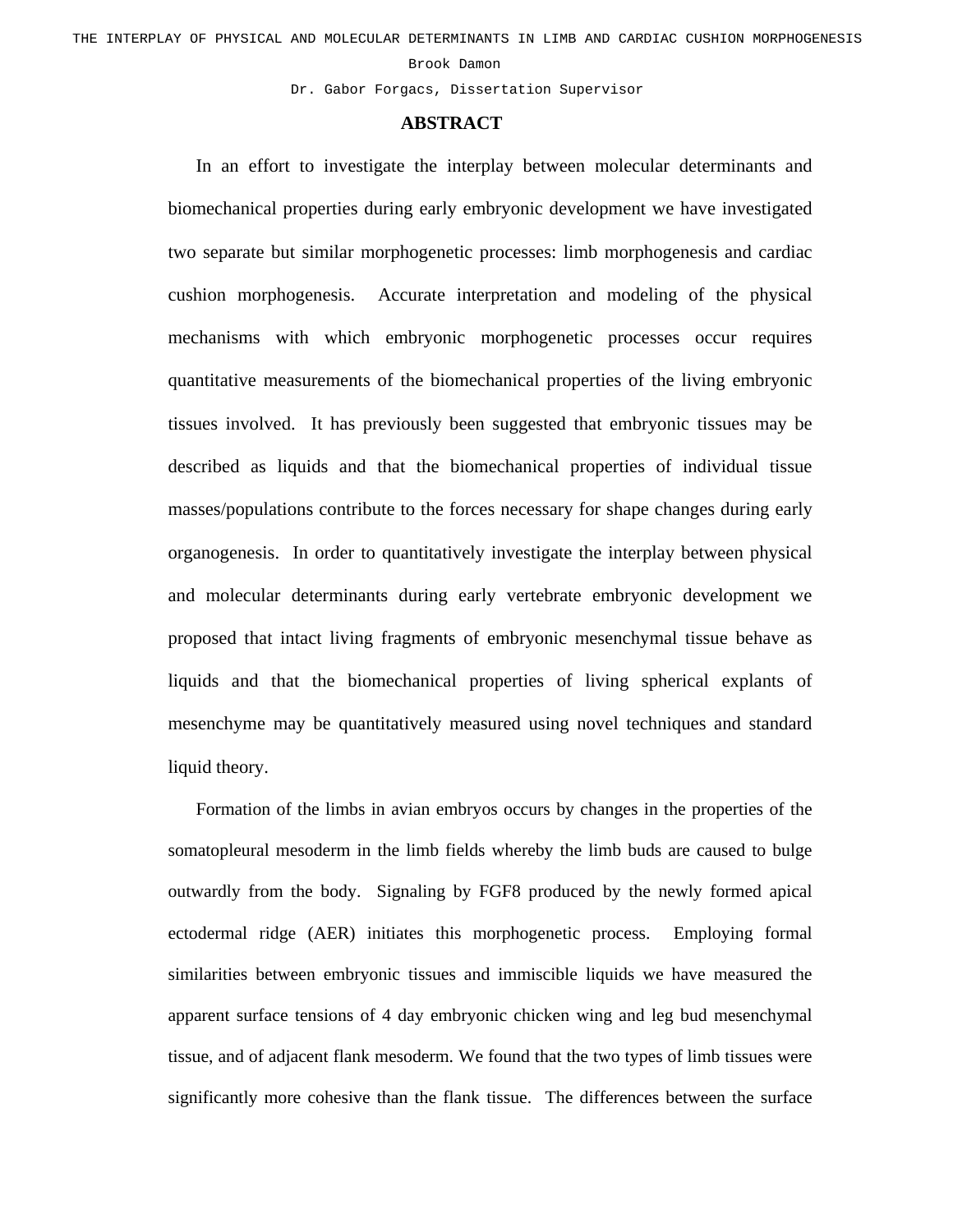tensions, a measure of relative tissue cohesivity, were consistent with the hypothesis of Heitzelmann et al. (1977) that budding of the limbs from the body wall is caused by differences between the cohesivities of limb bud and flank tissues. Besides being less cohesive than the limb buds, the flank also exhibited an active response behavior, not previously seen in tensiometry measurements of other embryonic tissues, which was dependent on an intact actin cytoskeleton. Possibly related to this active response was our finding that mRNA for  $\alpha$ -smooth muscle actin (SMA) was expressed at significant levels in flank mesoderm, but was barely detectable in limb bud mesoderm. We performed tensiometry measurements on flank tissue before and after exposure to exogenous FGF8 to test whether the induction of limb budding by this factor is related to modification of the liquid-like properties of limb field mesoderm. We found that FGF8 treated flank tissue acquired surface tension values within the limb range, while losing its active response behavior.

During early embryonic heart development the atrio ventricular (AV) cushion mesenchyme develops to form the heart septum and valvular leaflets. Any deviation from normal AV cushion tissue development results in severe congenital heart defects. We have measured the biomechanical properties of explants of AV cushion tissue, in particular surface tension and viscosity, and found that they are developmentally regulated. Our results indicate that both the surface tension and viscosity of spherical explants of AV cushion tissue explants increase during early development. Additional tensiometry measurements of explants of AV cushion tissue incubated with exogenous TGFβ3 demonstrated an increase in tissue surface tension with decreasing efficiency with developmental stage and explants incubated with periostin over-expressing virus had an increased viscosity. Based on previous studies